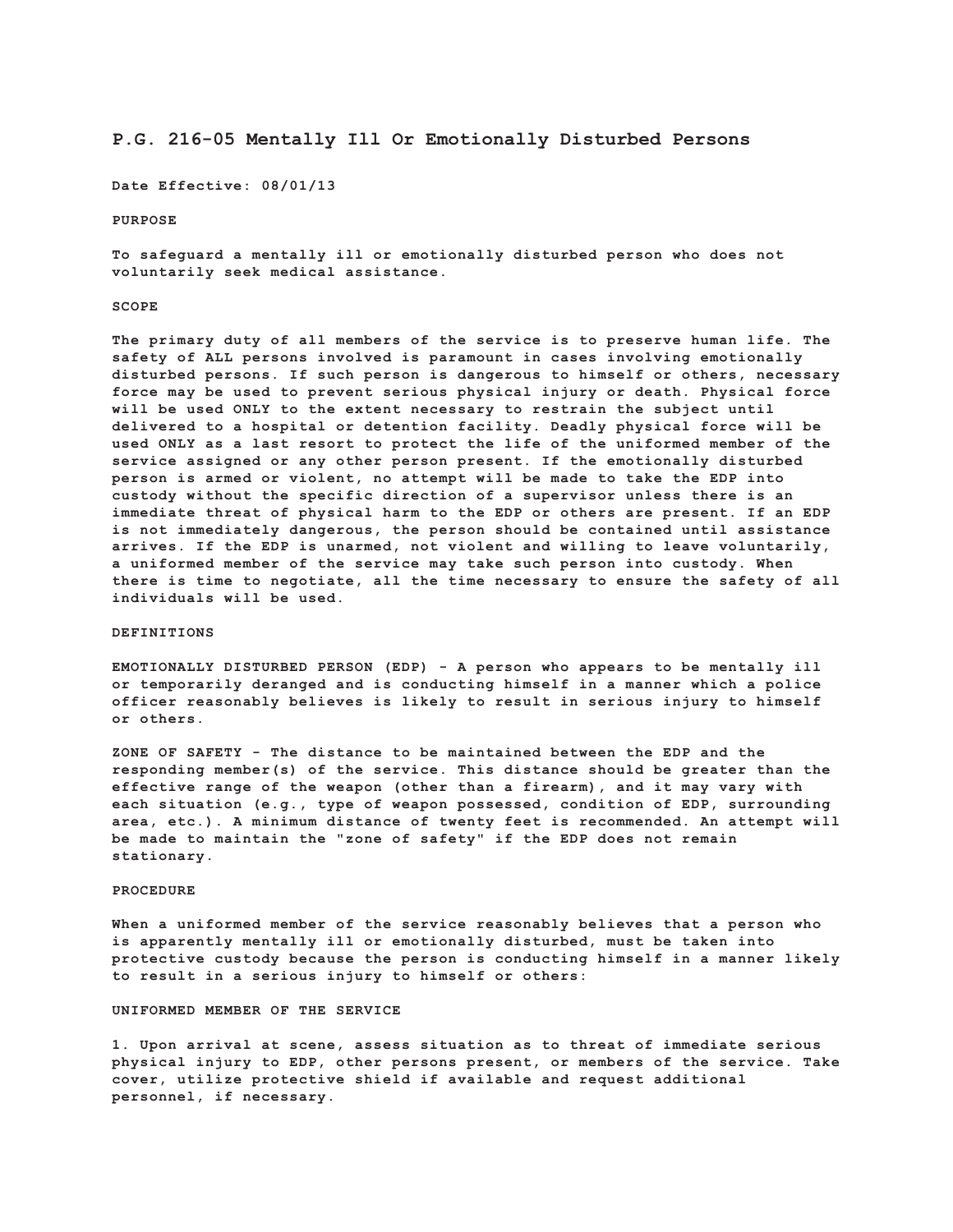**a. If emotionally disturbed person's actions constitute immediate threat of serious physical injury or death to himself or others:**

 **(1) Take reasonable measures to terminate or prevent such behavior. Deadly physical force will be used only as a last resort to protect the life of persons or officers present.**

 **NOTE: Damaging of property would not necessarily constitute an immediate threat of serious physical injury or death.**

 **b. If EDP is unarmed, not violent and is willing to leave voluntarily:**

 **(1) EDP may be taken into custody without the specific direction of a supervisor.**

 **c. In all other cases, if EDP's actions do not constitute an immediate threat of serious physical injury or death to himself or others:**

 **(1) Attempt to isolate and contain the EDP while maintaining a zone of safety until arrival of patrol supervisor and Emergency Service Unit personnel.**

 **(2) Do not attempt to take EDP into custody without the specific direction of a supervisor.**

**2. Request ambulance, if one has not already been dispatched.**

 **a. Ascertain if patrol supervisor is responding, and, if not, request response.**

 **NOTE: Communications Section will automatically direct the patrol supervisor and Emergency Service Unit to respond to scene in such cases. Patrol supervisors' vehicles are equipped with non-lethal devices to assist in the containment and control of EDP's, and will be used at the supervisor's direction, if necessary.**

**3. Establish police lines.**

**4. Take EDP into custody if EDP is unarmed, not violent and willing to leave voluntarily.**

**PATROL SUPERVISOR**

**5. Verify that Emergency Service Unit is responding, if required.**

 **a. Cancel response of Emergency Service Unit if services not required.**

**6. Direct uniformed members of the service to take EDP into custody if unarmed, not violent, and willing to leave voluntarily.**

 **NOTE: When aided is safeguarded and restrained comply with steps 25 to 32 inclusive.**

**WHEN AIDED IS ISOLATED/CONTAINED BUT WILL NOT LEAVE VOLUNTARILY:**

**PATROL SUPERVISOR**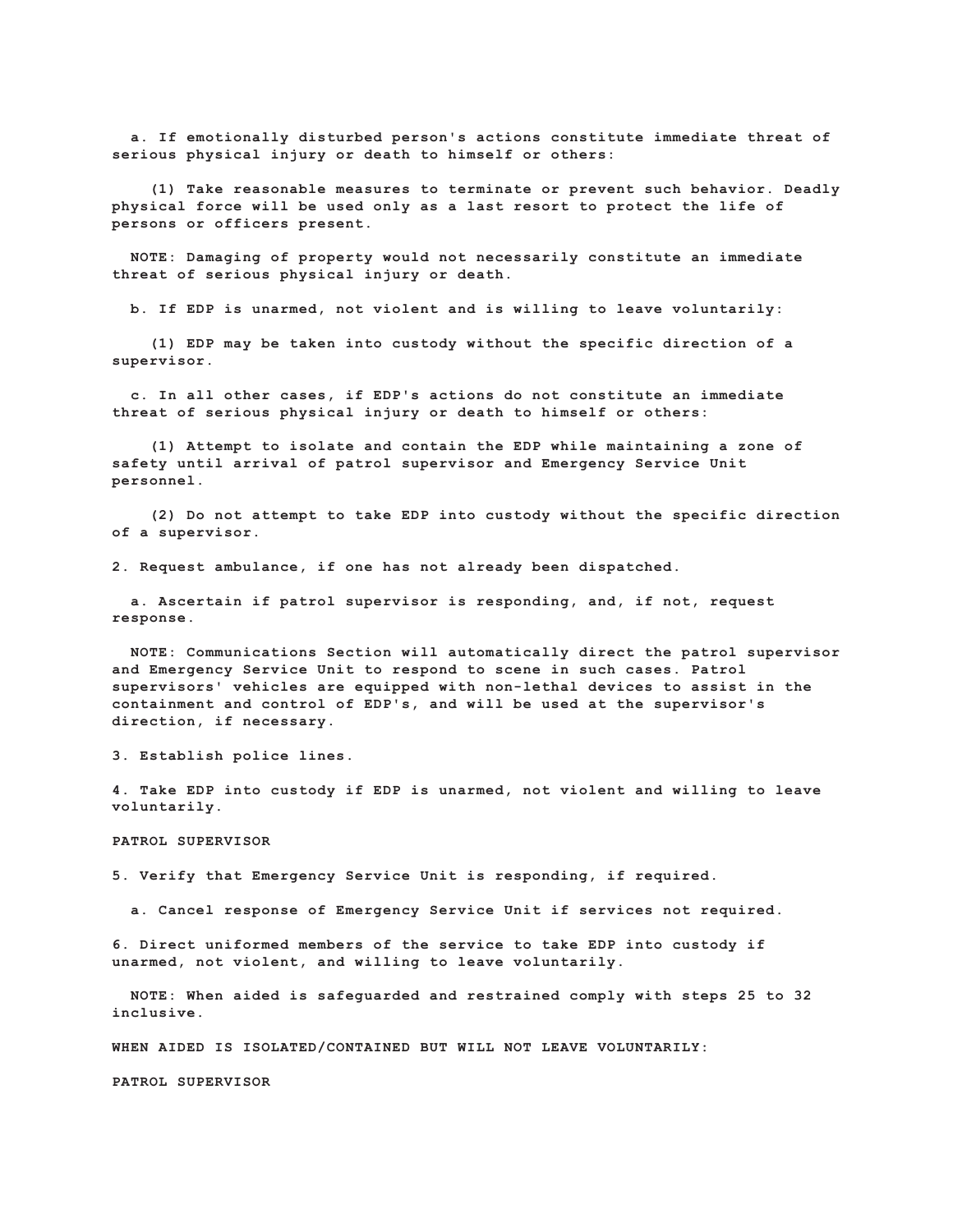**7. Establish firearms control.**

 **a. Direct members concerned not to use their firearms or use any other deadly physical force unless their lives or the life of another is in imminent danger.**

**8. Deploy protective devices (shields, etc.).**

 **a. Employ non-lethal devices to ensure the safety of all present (see "ADDITIONAL DATA" statement).**

**9. Comply with provisions of P.G. 212-38, "Hostage/Barricaded Person(s)," where appropriate.**

**10. Establish police lines if not already done.**

**11. Request response of hostage negotiation team and coordinator through Communications Section.**

**12. Notify desk officer that hostage negotiation team and coordinator have been notified and request response of precinct commander/duty captain.**

**13. Request Emergency Service Unit on scene to have supervisor respond.**

**14. If necessary, request assistance of:**

- **a. Interpreter, if language barrier**
- **b. Subject's family or friends**
- **c. Local clergyman**
- **d. Prominent local citizen**
- **e. Any public or private agency deemed appropriate for possible assistance.**

 **NOTE: The highest ranking uniformed police supervisor at the scene is in command and will coordinate police operations. If the mentally ill or EDP is contained and is believed to be armed or violent but due to containment poses no immediate threat of danger to any person, no additional action will be taken without the authorization of the commanding officer or duty captain at the scene.**

### **EMERGENCY SERVICE UNIT SUPERVISOR**

**15. Report to and confer with ranking patrol supervisor on scene.**

 **a. If there is no patrol supervisor present, request response forthwith, and perform duties of patrol supervisor pending his/her arrival.**

 **NOTE: The presence of a supervisor from any other police agency does not preclude the required response of the patrol supervisor.**

**16. Evaluate the need and ensure that sufficient Emergency Service Unit personnel and equipment are present at the scene to deal with the situation.**

**17. Verify that hostage negotiation team and coordinator are responding, when necessary.**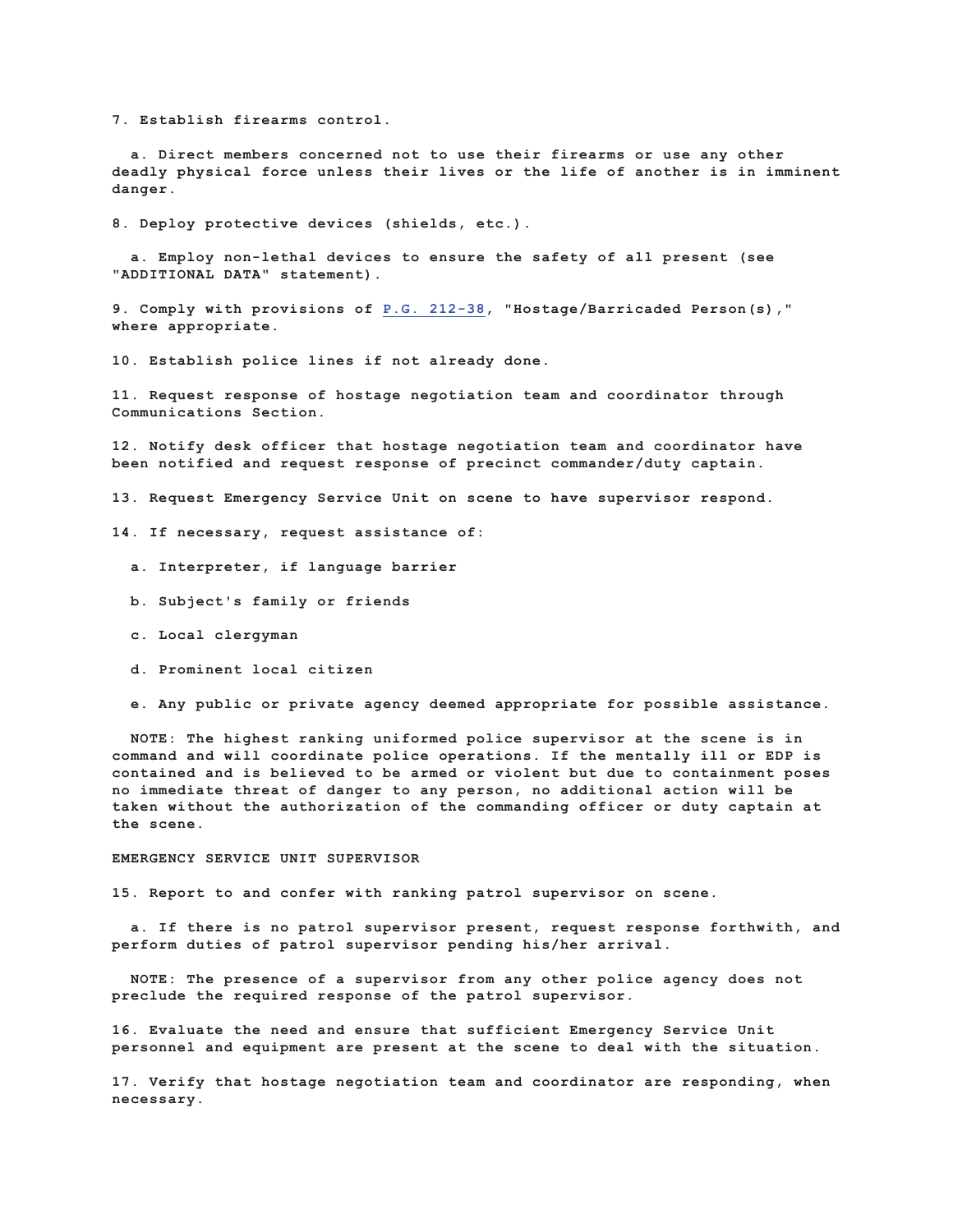**18. Devise plans and tactics to deal with the situation, after conferral with ranking patrol supervisor on scene.**

**DESK OFFICER**

**19. Verify that precinct commander/duty captain has been notified and is responding.**

**20. Notify Operations Unit and patrol borough command of facts.**

**COMMANDING OFFICER/DUTY CAPTAIN**

**21. Assume command, including firearms control.**

**22. Confer with ranking Emergency Service Unit supervisor on scene and develop plans and tactics to be utilized.**

**23. Direct whatever further action is necessary, including use of negotiators.**

**[I.O. 20 s 08] 24. Direct use of alternate means of restraint, if appropriate, according to circumstances.**

**WHEN PERSON HAS BEEN RESTRAINED:**

**UNIFORMED MEMBER OF THE SERVICE**

**25. Remove property that is dangerous to life or will aid escape.**

**26. Have person removed to hospital in ambulance.**

 **a. Restraining equipment including handcuffs may be used if patient is violent, resists, or upon direction of a physician examiner.**

 **b. If unable to transport with reasonable restraint, ambulance attendant or doctor will request special ambulance.**

 **c. When possible, a female patient being transported should be accompanied by another female or by an adult member of her immediate family.**

**27. Ride in body of ambulance with patient.**

 **a. At least two uniformed members of the service will safeguard if more than one patient is being transported.**

 **NOTE: If an ambulance is NOT available and the situation warrants, transport the EDP to the hospital by RMP if able to do so with reasonable restraint, at the direction of a supervisor. UNDER NO CIRCUMSTANCES WILL AN EDP BE TRANSPORTED TO A POLICE FACILITY.**

**28. Inform examining physician, upon arrival at hospital, of use of non-lethal restraining devices, if applicable.**

**29. Safeguard patient at hospital until examined by psychiatrist.**

 **a. When entering psychiatric ward of hospital, unload revolver at Firearm Safety Station, if available (see P.G. 216-07, "Firearms Safety Stations At Psychiatric Wards And Admitting Areas").**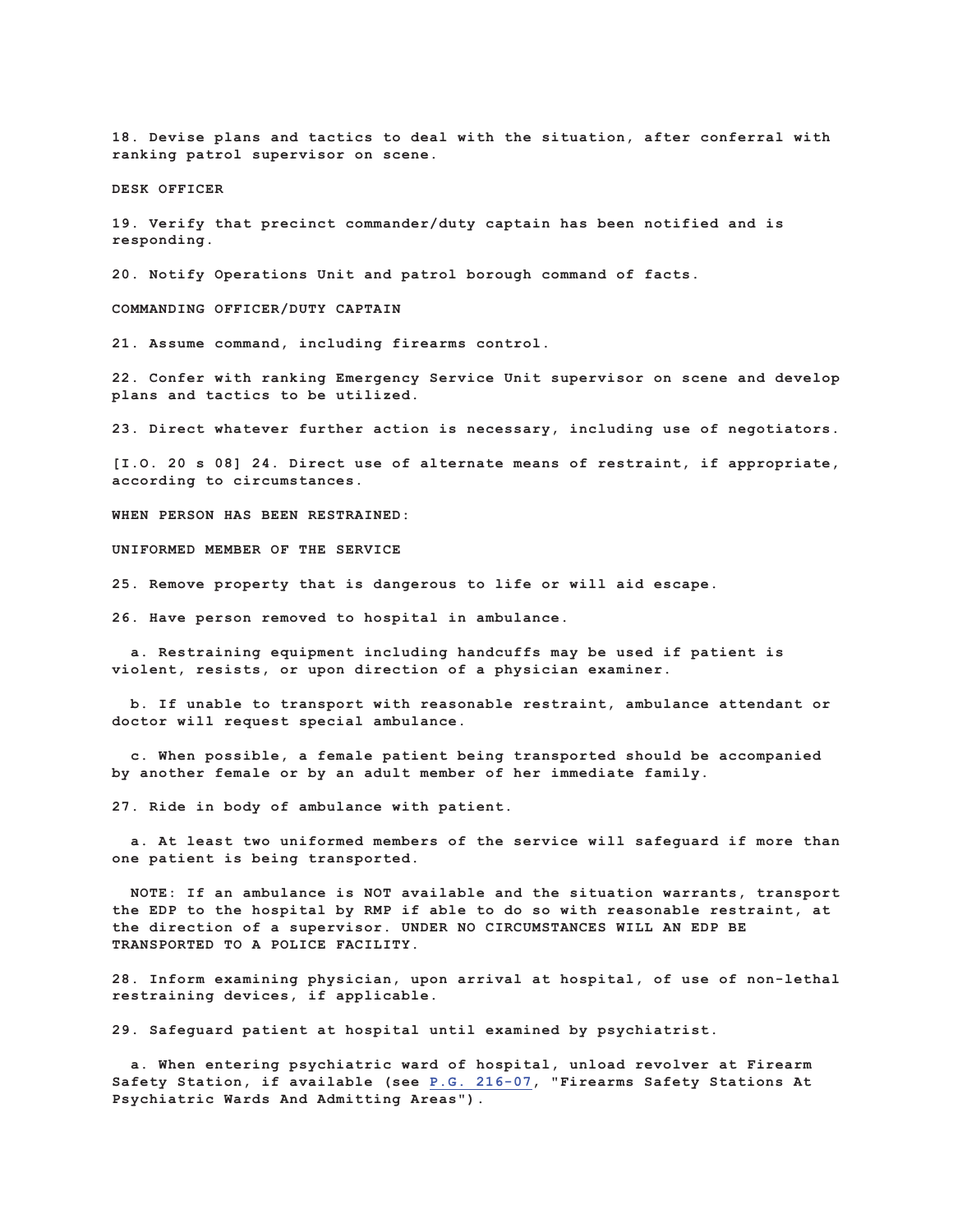**30. Inform psychiatrist of circumstances which brought patient into police custody:**

 **a. Inform relieving uniformed member of circumstances if safeguarding extends beyond expiration of tour.**

 **b. Relieving uniformed member will inform psychiatrist of details.**

**31. Enter details in ACTIVITY LOG (PD112-145) and prepare AIDED REPORT WORKSHEET (PD304-152b).**

 **a. Indicate on AIDED REPORT WORKSHEET, name of psychiatrist.**

**32. Deliver AIDED REPORT WORKSHEET to desk officer.**

**ADDITIONAL DATA**

**Refer persons who voluntarily seek psychiatric treatment to proper facility.**

**Prior to interviewing a patient confined to a facility of the NYC Health and Hospitals Corporation, a uniformed member of the service must obtain permission from the hospital administrator who will ascertain if the patient is mentally competent to give a statement.**

**Upon receipt of a request from a qualified psychiatrist, or from a director of a general hospital or his/her designee, uniformed members of the service shall take into custody and transport an apparently mentally ill or emotionally disturbed person from a facility licensed or operated by the NYS Office of Mental Health which does not have an inpatient psychiatric service, or from a general hospital which does not have an inpatient psychiatric service, to a hospital approved under Section 9.39 of the Mental Hygiene Law.**

**Uniformed members of the service will also comply with this procedure upon direction of the Commissioner of Mental Health, Mental Retardation and Alcoholism Services or his/her designee.**

**[I.O. 20 s 08] USE OF NON-LETHAL DEVICES TO ASSIST IN RESTRAINING EMOTIONALLY DISTURBED PERSONS**

**Authorized uniformed members of the service may use a conducted energy device (CED) to assist in restraining emotionally disturbed persons, if necessary.**

**Emergency Service Unit personnel will obtain the permission of the Emergency Service Unit supervisor prior to utilizing a CED, except in emergencies.**

**Authorized members of the service will be guided by Interim Order 20, series 2008, "Use of Conducted Energy Devices (CED)", when a CED has been utilized.**

**LESS LETHAL/RESCUE EQUIPMENT USE REPORT (PD 320-151) will be prepared whenever a less lethal restraining device or rescue equipment is used by a uniformed member of the service in the performance of duty.**

**The Commanding Officer, Investigation Review Section, will collate statistical information recorded on the REPORTS, and will forward a monthly report to the Office of the Chief of Department by the seventh (7th) business day of each month.**